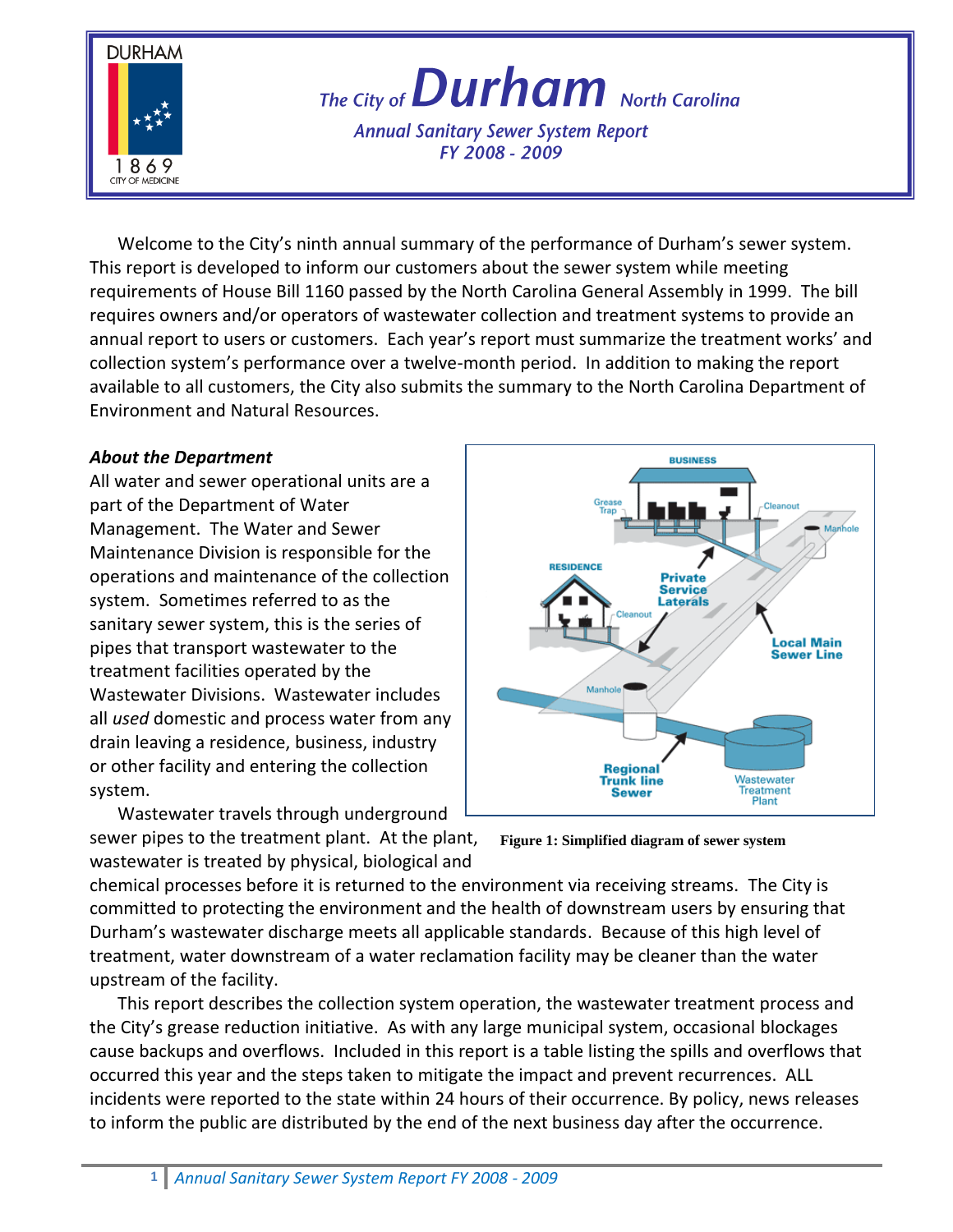The Annual Sanitary Sewer System Report is available at City Hall, Water Management and Public Works facilities and on the City's website**:** [www.durhamnc.gov.](http://www.durhamnc.gov/) Additional copies of the report may be requested by calling Water Management at (919) 560-4381.

| <b>Durham's Sewer System Facilities</b> |                          |                                     |                             |  |
|-----------------------------------------|--------------------------|-------------------------------------|-----------------------------|--|
|                                         | <b>Collection System</b> | <b>Water Reclamation Facilities</b> |                             |  |
| <b>Name of Facility</b>                 | <b>Operations Center</b> | North Durham Water                  | South Durham Water          |  |
|                                         |                          | <b>Reclamation Facility</b>         | <b>Reclamation Facility</b> |  |
| <b>Permit number</b>                    | <b>WQCS00005</b>         | NCOO23841                           | <b>NCOO47597</b>            |  |
| <b>Address</b>                          | 1110 Martin Luther       | 1900 East Club Blvd.                | 6605 Farrington Rd.         |  |
|                                         | King Jr. Pky             |                                     |                             |  |
| <b>Operator in Responsible</b>          | <b>Tom Lucas</b>         | John Dodson                         | Robert Dodson               |  |
| <b>Charge (ORC)</b>                     |                          |                                     |                             |  |
| <b>Phone number</b>                     | 919-560-4344             | 919-560-4384                        | 919-560-4386                |  |

### *Down the Drain! Where does it go?*

When wastes exit a home, business or industry via piping, the wastewater enters the collection system. These pipes carry wastewater away from homes, businesses, schools, hospitals and industries. The waste flows by gravity or may flow to lift stations located in strategic areas throughout the service area. Pumps in the lift stations do just that – they "lift" the wastewater to a higher elevation where it again flows by gravity, ultimately to one of the City's two water reclamation facilities. Sixty-one pump stations for the collection system are monitored and maintained by Plant Maintenance division staff.

Durham sits on a ridgeline that generally runs along Pettigrew Street and the railroad tracks. Wastewater on the north side of the ridgeline flows to the North Durham Water Reclamation Facility and after treatment is ultimately discharged into the Neuse River Basin. The South Durham Water Reclamation Facility receives wastewater that flows south of the ridgeline. After processing, the discharge flows into the Cape Fear basin. Durham County owns and operates a third wastewater treatment plant that serves most of Research Triangle Park, Parkwood and a few other southern Durham neighborhoods. The Durham County sewer system report is posted at [www.co.durham.nc.us.](http://www.co.durham.nc.us/)

## *Collection System Performance*

City departments continue to use the Geographical Information System (GIS) mapping of the collection system which provides an accurate method of tracking both operations and maintenance activities. Now, approximately 1100 miles of the collection system are represented by GIS mapping. During this reporting period, Water and Sewer Maintenance crews and City

| <b>Maintenance Activities</b> |  |  |  |
|-------------------------------|--|--|--|
| Linear Ft.                    |  |  |  |
| 38,811                        |  |  |  |
| 717,910                       |  |  |  |
| 377,549                       |  |  |  |
| 26,145                        |  |  |  |
| 954,517                       |  |  |  |
|                               |  |  |  |

contractors conducted numerous maintenance activities to clean and rehabilitate the collection system.

In addition to the activities in the table (left), crews repaired/replaced 51 sewer services and responded to 695 blockages.

**Improper disposal of grease continues to be the number one cause of blockages in the sewer system.** In fact, **grease buildup in the lines contributed to 56%** 

**of all blockages.** This represents an 11% decrease in grease-related spills when compared to last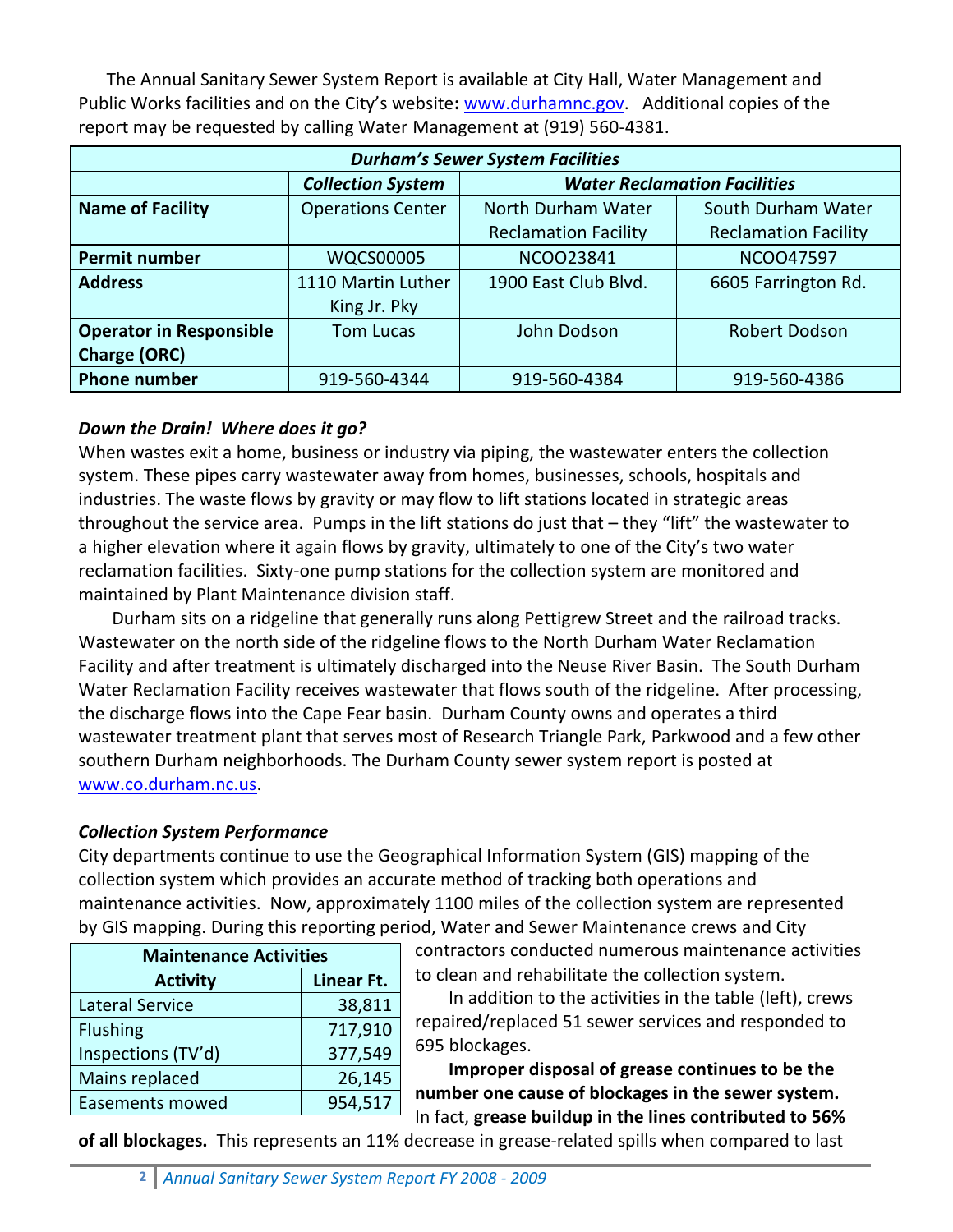year. Overall, there was a decrease in the total number of spills by 28%. City staff will continue to focus resources on repeat blockages and promote a maintenance campaign to alleviate the environmental and financial impacts of this problem. One major element of the program has been an extensive cleaning of problem areas of the system. The second major element of the program is the education, prevention and enforcement effort coordinated by the Department's Industrial Pretreatment Program (see page 4). Funding of infrastructure rehabilitation is a high priority of the department's Capitol Improvement Projects (CIP).

#### *Water Reclamation Facility Plant Performance*

The City's two wastewater treatment facilities – North Durham and South Durham Water Reclamation Facilities (WRFs) - have the combined capacity to treat (or reclaim) 40 million gallons per day (MGD) of wastewater. During this reporting period, the average daily flow treated by the two plants was 19.97MGD, with **no violations** of any applicable state and federal regulations at either of the City's two facilities.

Both North Durham and South Durham WRFs implemented automated computer system upgrades (known as SCADA). These systems control plant processes and the upgrades allow for better data handling and management. In addition, a new lab data management system was implemented (OPS) to improve efficiency. These upgrades were completed in FY 2009.

#### *Reclaimed Water*

The City of Durham was began offering reclaimed water to customers after receiving our bulk reclaimed water permit in December 2007. Reclaimed water is available at no charge to customers who take at least 250 gallons directly from the North Durham WRF. Only customers that have completed the required training may become certified to obtain and distribute bulk reclaimed water from the North Durham WRF.

The bulk reclaimed water project helps to reduce the amount of drinking water used for nondomestic purposes. While clean and safe for many uses, state laws require certain precautions for human contact. Reclaimed water can be used for irrigation, dust control, street sweeping and in decorative fountains, among other things. The City began using reclaimed water instead of potable drinking for sewer line flushing as well for irrigation in certain areas. To date, 382 individuals have been certified to haul and use reclaimed water.

#### *Analytical Support*

Most laboratory analyses are performed at the City's state-certified laboratory located at the South Durham Water Reclamation Facility site. In addition to providing lab support for the reclamation facilities, the laboratory provides analytical support for the Water Supply and Treatment Division, the City's Storm Water Program and the City's Industrial Pretreatment Program. While the Storm Water Division of the Public Works Department is charged with eliminating illegal discharges into the storm sewers, the Industrial Pretreatment Program manages industrial and non-residential discharges into the City's sanitary sewer system. Each year, lab staff members conduct approximately **53,005 analyses on 50 different test parameters** to ensure compliance with permits and for process control.